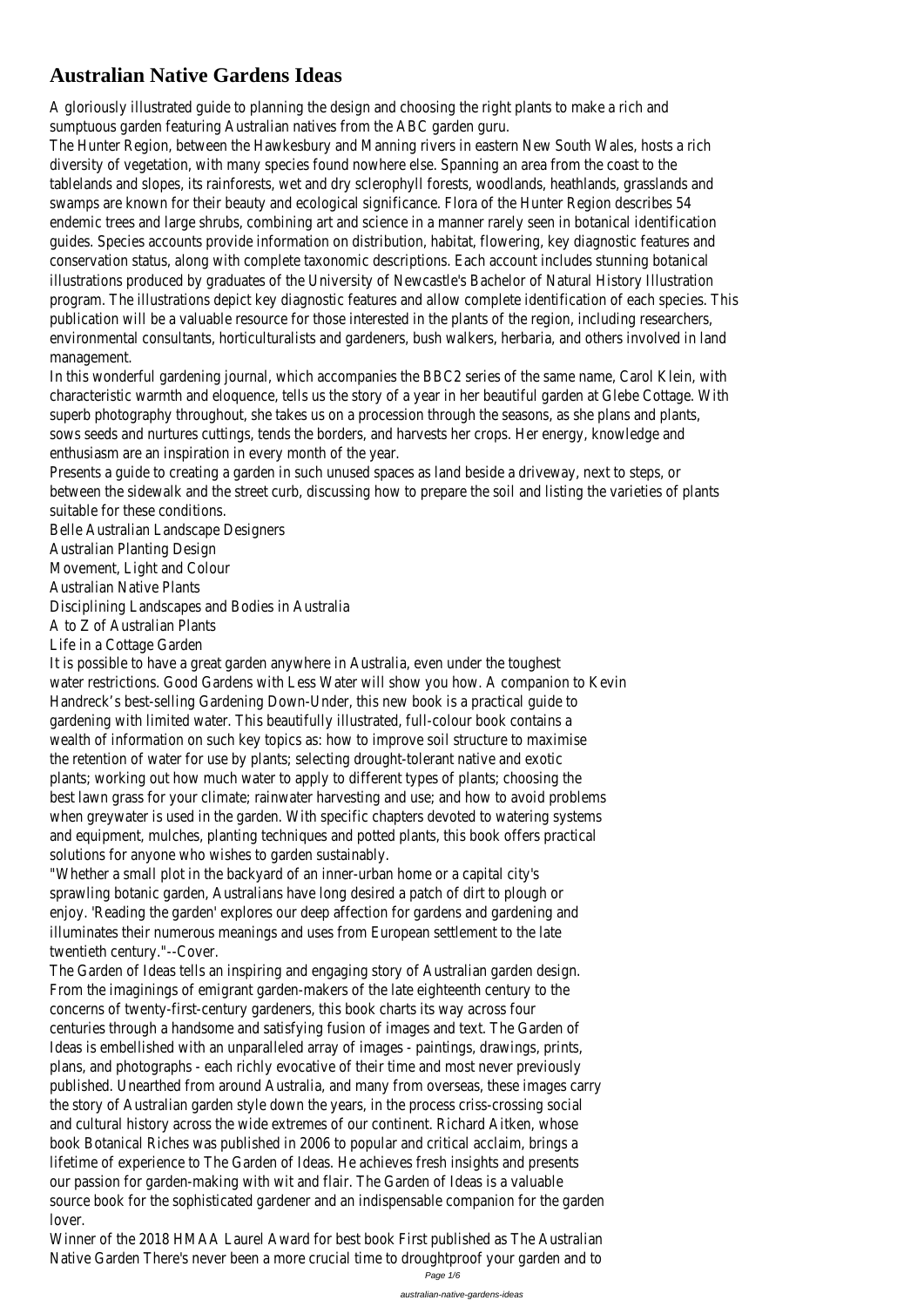consider Australian native plants as a key component in your outdoor space. This awardwinning practical volume, from two of the country's foremost horticultural experts, offers everything you need to know about designing and growing a garden that promotes careful water use and features Australian native plants in the home garden. Including information on the fundamentals of Australian soils, cultivation techniques, drainage, pruning, fertilising and maintenance, as well as creating a fire-resistant garden, establishing habitats attractive to native fauna and growing your own bush foods. The Waterwise Australian Native Garden is a highly illustrated, comprehensive showcase of the best plants to choose and the best gardens from which to draw inspiration. It's a musthave for garden lovers all over this wide, brown land. 'If you're looking to improve or create a native garden, this is the book for you' - Australian Geographic 'This is a book to treasure, and one that will be a companion for a lifetime' - Adelaide Advertiser 'An authoritative reference for home gardeners everywhere' - Country Home Ideas The Australian Native Garden

Endemic Trees and Larger Shrubs

New Methodological Perspectives on Garden History and Designed Landscapes

Natural Garden Design in the Twentieth Century

Wildflowers of the Brisbane Ranges

Planting

Plantastic!

*Native offers planting palettes and design themes, gardening techniques and inspiration for an original and exciting perspective on the very best of Australian local flora. When Kate Herd started experimenting with how she pruned and trained the native plants in her riverside garden in Melbourne, she made some amazing discoveries. A eucalyptus shrub she had cut right back to the ground reappeared as the most beautiful sprawling ground cover. Westringia was shaped to impersonate perfect English Box balls. And she found that Tasmanian beech trees could grow as a copse in small city courtyards. Jela had similar experiences in her own garden design practice and together Kate and Jela have explored the unique beauty and resilience of Australia's native plants. Known for their absolute versatility and hardiness in the garden, native plants also offer up original forms for cut flowers and sculpture. Garden designers Fiona Brockhoff and Sue Barnsley, Sculptor Tracey Deep and Artist Janet Lawrence all share their own love of Australian plants and how they incorporate them into their work. Chapters cover topics such as: Feature Foliage, Sculptural Forms, Pliability, Shady Spaces and Flowering Meadows. If you're a gardener who buys everything from the standard and limited nursery range, then you are missing out on one of the most satisfying of all human endeavours - propagating your own plants. Let's Propagate is for anyone interested in hands-on propagation in Australia, either professionally or in the home garden. The book is a marvellous gardening companion for suburban gardeners who crave a creative element amidst the weeding, mowing and pruning; gardeners who are frustrated after trying to adapt imported and inappropriate information to local conditions; gardeners in search of Australian varietals; recreational gardeners and professional propagators alike who wish to be abreast of new techniques and research to stimulate germination in many difficult-to-propagate Australian plants; those who wish to expand the range of plants currently available to them; and anyone who wishes to experience the joy of fostering and nurturing new life. Gardening media personality and avid propagator, Angus Stewart, takes us from the first principles to the latest sophisticated techniques. His infectious passion for his subject will make you yearn to get out there to create landscapes and gardens, grow trees, or perhaps help revive endangered species.*

*Jamie Durie, international award-winning horticulturalist and landscape designer, reveals the secrets behind his incredible designs on the ever-popular HGTV series The Outdoor Room, now viewed in over twelve countries. With dynamic photography, including Jamie's personal travel photographs and a sneak peek of his private garden, this information-packed companion to his smash-hit t.v. show is as hardworking as it is stunning. Complete with detailed site plans, zonal plant lists, and helpful ecotips, it covers everything from the basics of landscape design to practical, hands-on information, such as how to design your own private garden using Jamie's philosophy. From an exotic Balinese-inspired dining pavilion to a private English-style garden with an adjoining children's play area, Jamie shows you how to incorporate his techniques and design principles to create a personal and truly unique garden, giving you and your family and friends the opportunity to reconnect with nature in the privacy of your very own outdoor room.*

*An exciting and refreshing call to arms, The Planthunter is a new generation of gardening book for a new generation of gardener that encourages readers to fall in love with the natural world by falling in love with plants.*

*Melliodora*

*Gardening with Native Plants in the Upper Midwest*

*Native*

*A Manual for Their Propagation, Cultivation and Use in Landscaping*

*Bee Friendly*

*Australian Dreamscapes*

*The Waterwise Australian Native Garden*

**Observe nature, be inspired by it and start experimenting. These are the tenets upon which Loose Leaf was created by botanical designers Wona Bae and Charlie Lawler. In their stunning book, Loose Leaf, they show us the many ways we can get creative with nature. It's filled with ways to bring the beauty of nature into our homes and our lives. Each chapter is dedicated to design with different** Page 2/6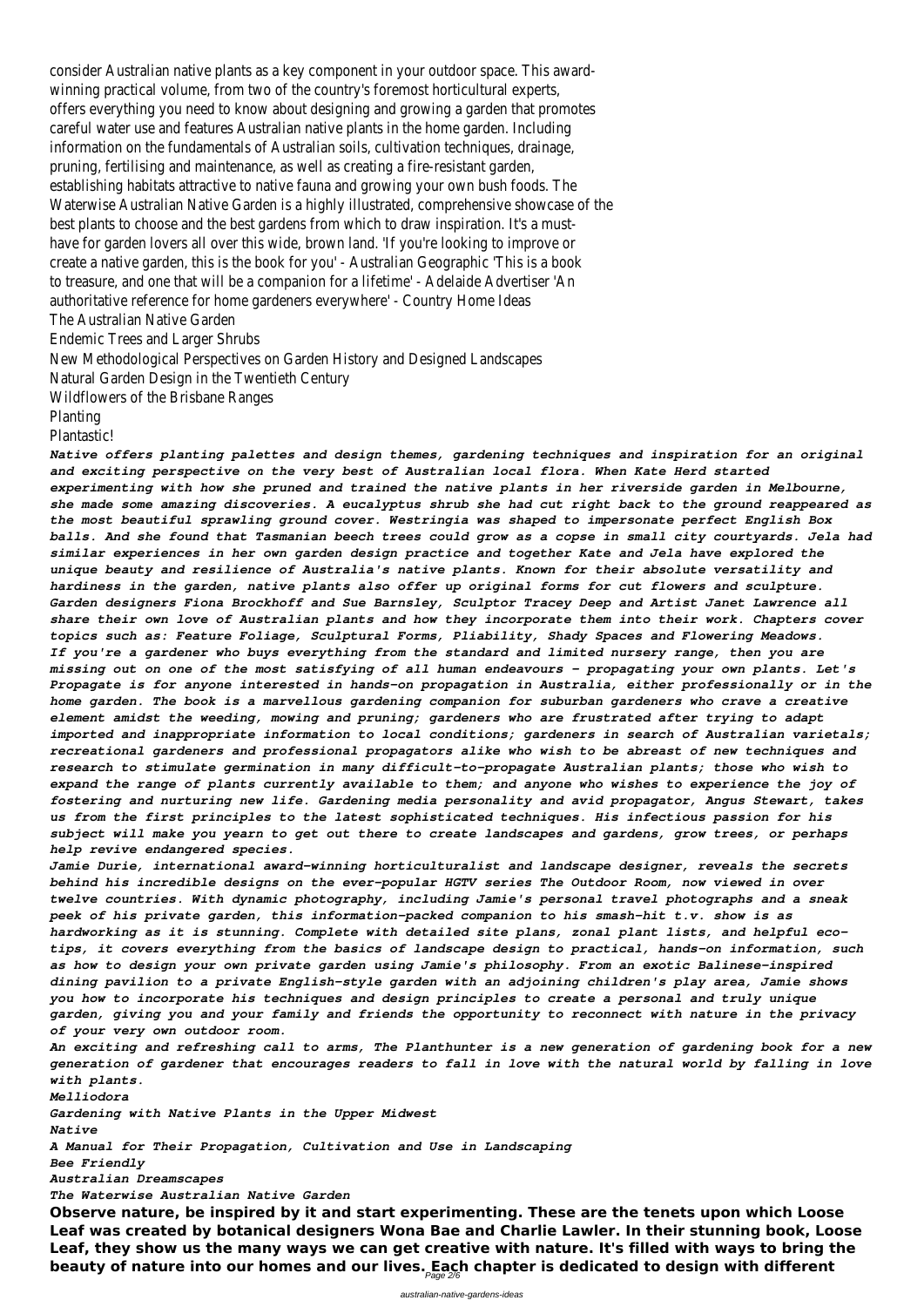**natural materials such as cut flowers and foliage, sculptural medium and living plants. 10 projects explore the full range of Wona and Charlie's unique sculptures and botanical installations. In each project they show us practical ways to get creative with nature, including how to make items such as seasonal wreaths, hanging gardens, organic sculptures as well as the secrets behind their signature Monstera chandeliers. Loose Leaf harnesses the belief that by bringing the outside in through design with natural material such as plants and flowers, you can realise the importance of nature and learn its nobility. It showcases earthy and inventive flower and foliage arrangements for your home with basic information on the types of vegetation that work together harmoniously. From your own backyard to urban roadsides and far-flung coastlines, Loose Leaf's incredible botanical art will kickstart your own ideas and creativity.**

**Dry summer, wet winter climate? This is your must have plant guide. Selecting plants suited to your climate is the first step toward a thriving, largely self-sustaining garden that connects with and supports the natural world. With gentle and compelling text and stunning photographs of plants in garden settings, Gardening in Summer-Dry Climates by Nora Harlow and Saxon Holt is a guide to native and climate-adapted plants for summer-dry, winter-wet climates of North America's Pacific coast. Knowing what these climates share and how and why they differ, you can choose to make gardens that maintain and expand local and regional biodiversity, take little from the earth that is not returned, and welcome and accommodate the presence of wildlife. With global warming, it is now even more critical that we garden in tune with climate.**

**A self-described failed filmmaker falls obsessively in love with her theorist-husband's colleague: a manifesto for a new kind of feminism and the power of first-person narration. In I Love Dick, published in 1997, Chris Kraus, author of Aliens & Anorexia, Torpor, and Video Green, boldly tore away the veil that separates fiction from reality and privacy from self-expression. It's no wonder that I Love Dick instantly elicited violent controversies and attracted a host of passionate admirers. The story is gripping enough: in 1994 a married, failed independent filmmaker, turning forty, falls in love with a well-known theorist and endeavors to seduce him with the help of her husband. But when the theorist refuses to answer her letters, the husband and wife continue the correspondence for each other instead, imagining the fling the wife wishes to have with Dick. What follows is a breathless pursuit that takes the woman across America and away from her husband and far beyond her original infatuation into a discovery of the transformative power of first person narrative. I Love Dick is a manifesto for a new kind of feminist who isn't afraid to burn through her own narcissism in order to assume responsibility for herself and for all the injustice in world and it's a book you won't put down until the author's final, heroic acts of self-revelation and transformation.**

**While much has been written about science education from pre-K through to postgraduate study, interaction with science and technology does not stop when schooling ends. Moving beyond scholarship on conventional education, this book extends the research and provides an original indepth look at adult and lifelong learning in science and technology. By identifying the knowledge and skills that individuals need to engage in self-directed learning, the book highlights how educators can best support adult learners beyond the years of formal schooling. Through case studies and empirical analysis, the authors offer a research-based exploration of adults' self-directed learning and provide tools to support adults' learning experiences in a wide range of environments while being inclusive of all educational backgrounds.**

**Peter Fudge Gardens**

**A Planting Guide for European Honeybees and Australian Native Pollinators Creating an Australian Garden**

**Truth, Beauty, Chaos, and Plants**

**Native to the Nation**

**Living Outside**

## **The Definitive Guide to Stylish Outdoor Spaces**

There are several good reasons why savvy gardeners cherish native plants in their landscapes. In this book, Coastal Maine Botanical Gardens executive director Maureen Heffernan provides information and inspiration for gardeners about how to choose the best plants for a variety of locations and provides tips on how to cope with challenging conditions. Heffernan discusses flowering perennials, foliage plants, grasses, ground covers, shrubs, and trees, and she provides sample garden plans designed by experts. The Australian garden was born mid-century, a time of postwar confidence and growing national identity. Gardens became outdoor rooms for recreation and healthy living removing the barriers between inside and out - and bold designs celebrated native Australian plants. The mid-century modern aesthetic has seen a revival in recent years, with contemporary garden designers reinterpreting the optimism, innovation and independence of that era. The gardens in Living Outside speak to an Australia that draws on the confidence of the last century while pushing the boundaries of experimentation, all to rise to the environmental and social challenges of today. The featured projects embrace their unique surrounding landscapes, from coastal cliffs and expansive grassland to tropical forest and even urban neighbourhoods. They also reflect a return to modernism - not just the look and feel, but also the functionality and values of invention,

Page 3/6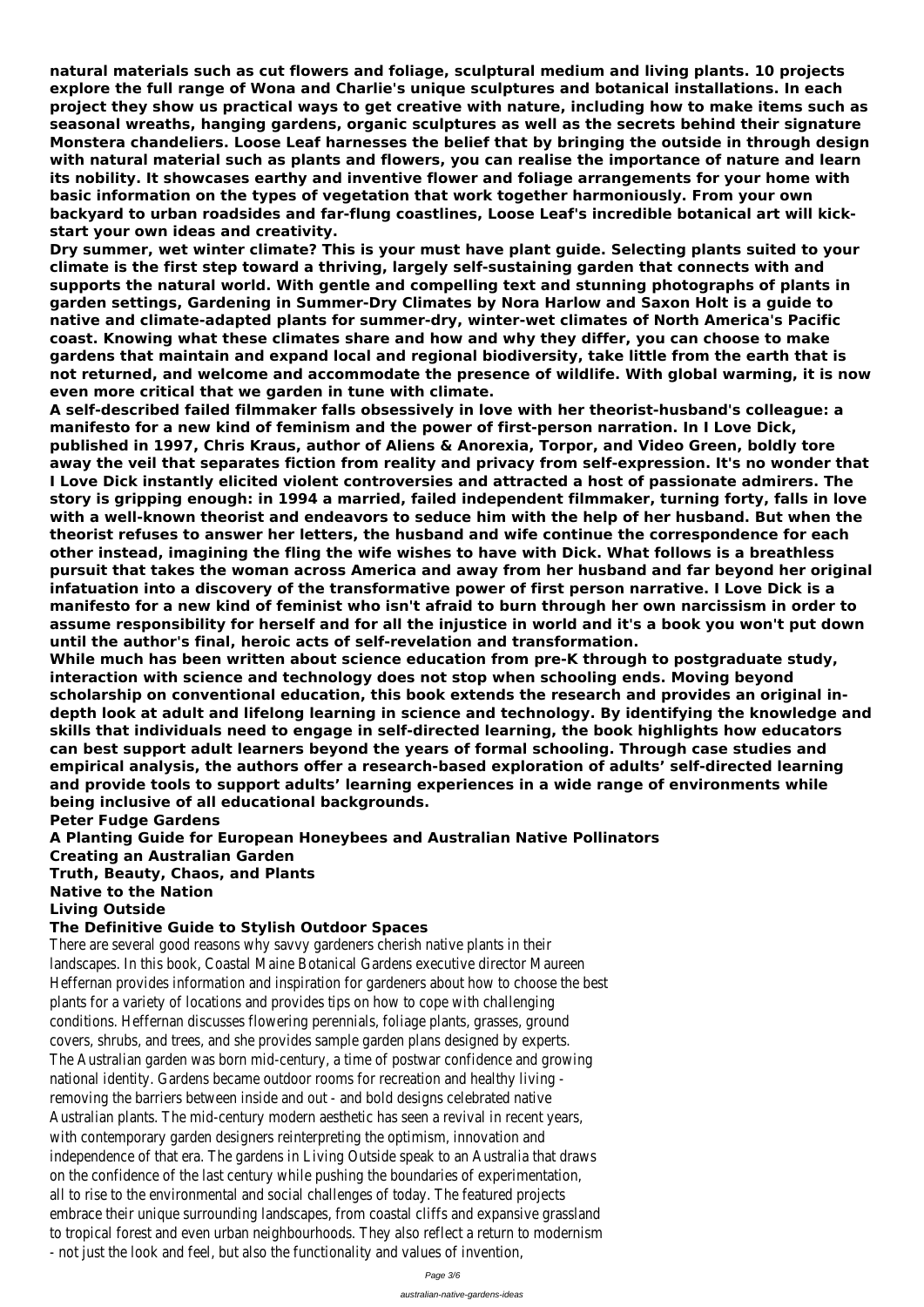conservation, wellbeing.These gardens are more than just ornamental backdrops: they provide shade for neighbourhoods, food for pollinating insects, habitat for wildlife, hubs for both social interaction and moments of respite. They are platforms for research into resilient futures, experiments in sustainability and places for families to grow. They have been designed in response to their contexts and exemplify the singular and joyous spaces that can result from a deep appreciation of place.

AUSTRALIAN LANDSCAPE DESIGNERS are creating some of the most innovative, beautiful and sustainable gardens in the world. To celebrate this incredible Australian talent Belle has teamed up with acclaimed garden and interiors photographer, Nicholas Watt, and regular Belle contributor Chris Pearson to showcase 26 leading Australian landscape designers and their work. Despite our often harsh climes and difficult sites the garden aficionados featured in Belle?s new tome have taken on these challenges with gusto and have produced enjoyable green spaces that sit comfortably within their surrounds and are a natural extension of the homes that they enhance. If you are looking for professional help for a landscape project or are simply an admirer of gardens this book will provide plenty of inspiration.

This volume explores the broad range of ideas about nature reflected in twentieth-century concepts of natural gardens and their ideological implications. A possible definition--nature is ideology--suggests that nature can be seen as a systematic scheme of ideas held by particular social, political, and cultural groups, and that our definition of nature is a human intellectual construct. Historical and contemporary concepts of natural garden design provide evidence of these different concepts of nature. The desire to produce a natural garden design has fascinated many professional and amateur garden designers, and the essays in this volume investigate their use of earlier ideas of natural gardens and their relationship to the rich model that nature offers. The work of early twentieth-century natural garden advocates helped shape much of twentiethcentury landscape architecture in both the United States and Europe, and the ideologies underlying the concepts of natural gardens show how political, economic, and social developments influenced design programs and decisions.

Supporting Self-Directed Learning in Science and Technology Beyond the School Years Global Ecologies and the Environmental Humanities

Reviving the Australian Modernist Garden

Beyond the School Years

The Native Plants of Adelaide

Returning the Vanishing Natural Heritage of the Adelaide Plains to Your Garden Gardenista

*In today's South, where fine gardening is a tradition, many homeowners and professional gardeners are discovering a vast "new" palette of plant materials—native plants. They are realizing that these native wildflowers, trees, shrubs, groundcovers, vines, and grasses are far better suited, and therefore easier to grow and maintain, than most of the imported plants that populate traditional landscapes. In this book, the authors offer an exciting vision of the many possibilities and advantages of "going native." Lavishly illustrated with more than 250 gorgeous color photographs, this book is both an introduction to more than 200 of the most familiar and easiest-to-find native plants of the South and a basic primer on how to use them effectively.*

*The Brisbane Ranges area, situated 80 km west of Melbourne and 30 km north-west of Geelong, is extraordinarily rich in diversity. With basalt grasslands, heathy woodland, alluvial soils, buckshot gravel and granite rocks, it boasts more than 430 species of native plants. Wildflowers of the Brisbane Ranges contains magnificent photographs of more than 400 species, many of them orchids, including rare and vulnerable species such as the Naked Sun Orchid (Thelymitra circumsepta) and the Hyacinth Orchid (Dipodium pardalinum). A list of references, colour guide, glossary, comprehensive index and a soil type map have been included, to assist the reader in locating and identifying the different species. This full colour guide is the culmination of more than a decade of painstaking observation. It will help both the casual visitor and the keen naturalist to locate and identify an extensive range of*

*wildflowers from this exceptional part of Victoria.*

*Did you know that there are plants that eat insects? Plants whose seeds spread in poo? Plants that move when you touch them? And plants that grow on other plants? Plantastic! presents 26 of Australia's most unique and incredible native plants. Discover and identify native plants found in your local park, bushland, or even in your very own backyard. With its perfect balance of fun facts, activities, adventurous ideas and gorgeous illustrations, Plantastic! will prove just how fantastic Australia's native plants really are! "Indispensable." —The New York Times Book Review Piet Oudolf's gardens—unique combinations of long-lived perennials and woody plants that are rich in texture and sophisticated in color—are breathtaking and have deep emotional resonance. With Planting, designers and home gardeners can recreate these plant-rich, beautiful gardens that support biodiversity and nourish the human spirit. An intimate knowledge of plants is essential to the success of modern landscape design, and Planting shares Oudolf's considerable understanding of plant ecology, explaining how plants behave in different situations, what goes on underground, and which species make good neighbors. Extensive plant charts and planting plans will help you choose plants for their structure, color, and texture. A detailed directory shares details like each plant's life expectancy, the persistence of its seedheads, and its propensity to self-seed. Good Gardens with Less Water Reading the Garden*

*Hepburn Permaculture Gardens*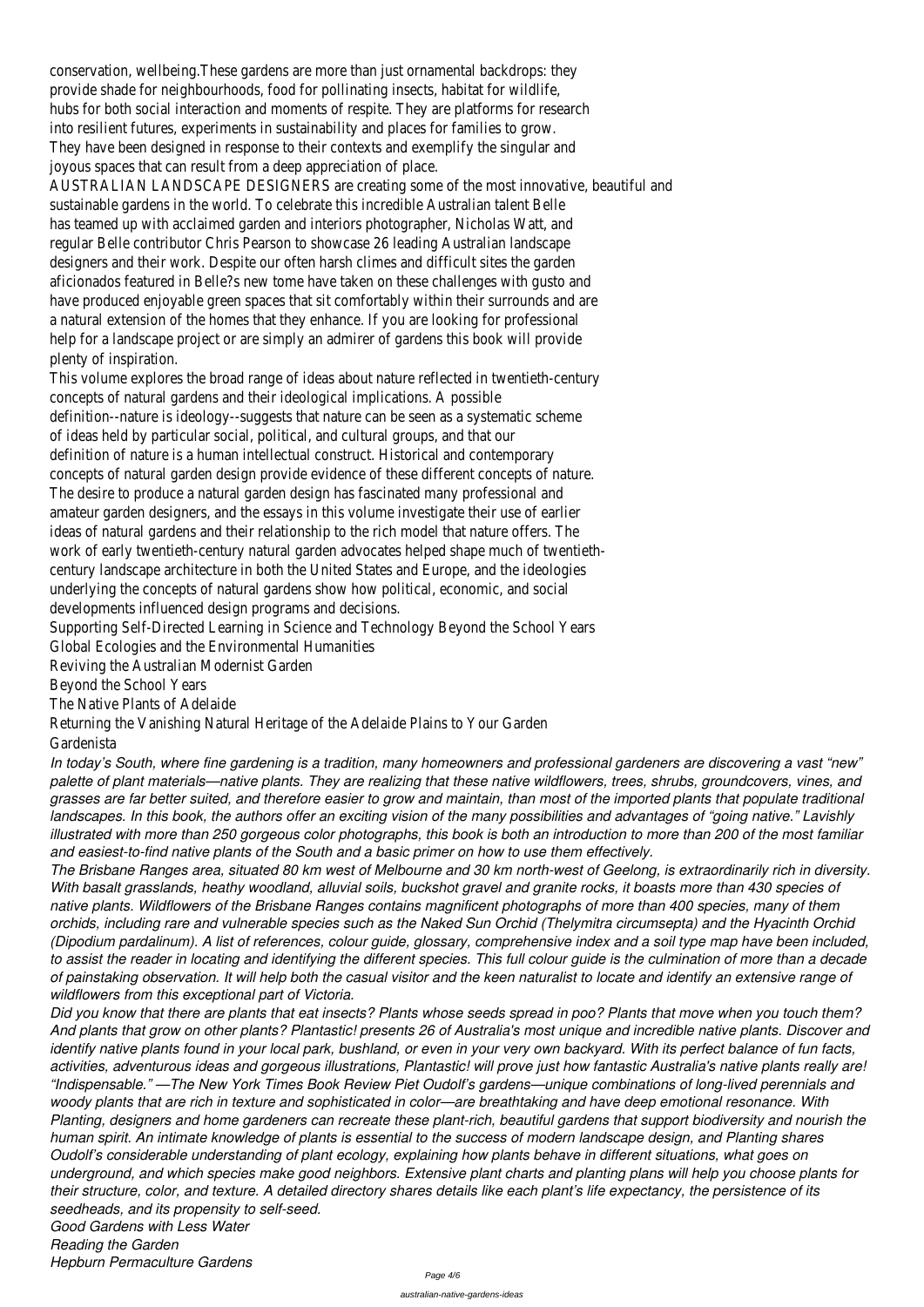## *Jamie Durie's The Outdoor Room Flora of the Hunter Region Gardening with Native Plants of the South Art and Design with Australian Native Plants*

Australian Planting Design identifies and explores all aspects of developing better planting designs on any scale, raising awareness of the essential elements and encouraging readers to look with fresh eyes, to create anew. This new edition guides the reader through all the stages of designing a new garden and helps to visualise the garden through an understanding of space, light, earth form, structures and vegetation. It discusses the choosing of plants, their form and shape, balancing plant types, fire and vegetation, design and form. The final section of the book looks at the dynamic garden and the importance of designing for change. Australian Planting Design focuses on how Australian plants may be used in gardens, whatever their size, function or site. It shows the way to use our plants to form a variety of satisfying, interesting and purposeful areas for both people and nature. As the availability of a much wider range of Australian plants grows, so too does our understanding of their qualities and habits. Our changing ecological attitudes and broader understanding of local habitats have brought the Australian landscape into sharper focus and we have gained a new appreciation of its value for design expression. We are beginning to develop an urban landscape that belongs to the land, and garden designs that are more suitable to the environment of tomorrow. At last we have Australian plants for Australian places. In a world increasingly marked by migration and dislocation, the question of displacement, and of establishing a sense of belonging, has become ever more common and ever more urgent. But what of those who stay in place? How do people who remain in their place of origin or ancestral homeland rearticulate a sense of connection, of belonging, when ownership of the territory they occupy is contested?Focusing on Australia, Allaine Cerwonka examines the physical and narrative spatial practices by which people reclaim territory in the wake of postcolonial claims to land by indigenous people and new immigration of "foreigners." As a multicultural, postcolonial nation whose claims to land until recently were premised on the notion of the continent as "empty" (terra nullius), Australia offers an especially rich lens for understanding the reterritorialization of the nation-state in an era of globalization. To this end, Native to the Nation provides a multisited ethnography of two communities in Melbourne, the Fitzroy Police Station and the East Melbourne Garden Club, allowing us to see how bodies are managed and nations physically constructed in everyday confrontations and cultivations.Allaine Cerwonka is assistant professor of women's studies and political science at Georgia State University. In Australian Dreamscapes, Claire Takacs showcases the varied gardens found in the Australian landscape, from lush green oases to semi-arid settings. Claire profiles Australian gardens, gardeners and garden designers who are drawing on the international movement towards a more naturalistic approach to planting design. Similar to the New Perennial movement and Prairie-style, these gardens take into consideration how plants grow in the wild and have created highly textural, visually pleasing gardens that appeal not only to our love of beauty, but that sit gently in their surrounding landscapes, giving a strong sense of place. Across 15 chapters and 22 gardens, Claire's stunning photography is accompanied by essays written by the garden owners or designers. The chapters detail the journey to establishing the gardens, their motivation, and the struggles and rewards the gardens bring day in, day out. Beautifully presented, Australian Dreamscapes is a stunning journey through the diversity of gardens in Australia. Gardens at the Frontier addresses broad issues of interest to architectural historians, environmental historians, garden writers, geographers, and other scholars. It uses different disciplinary perspectives to explore garden history's thematic, geographical, and methodological frontiers through a focus on gardens as sites of cultural contact. The contributors address the extent to which gardens inhibit or further cultural contact; the cultural translation of garden concepts, practices and plants from one place to another; the role of non-written sources in cultural transfer; and which disciplines study gardens and designed landscapes, and how and why their approaches vary. Chapters cover a range of designed landscapes and

locations, periods and approaches: medieval Japanese roji (tea gardens); a seventeenth-century garden of southern China; post-war Australian 'natural gardens'; iconic twentieth-century American modernist gardens; 'international' willow-pattern design; geology and designed landscapes; gnomes; and landscape authorship of a public garden. Each chapter examines transfers of cultural ideas and their physical denouement. This book was originally published as a special issue of Studies in the History of Gardens & Designed Landscapes.

A practical guide

Plants for a Lush, Water-Conscious Landscape

Nature and Ideology

Designing with Australian Plants

Hellstrip Gardening

Native Plants for Your Maine Garden

I Love Dick

This authoritative and practical book--written in an approachable and accessible style--focuses on growing and using native plants in the home garden. It provides expert information on the fundamentals--soils, cultivation techniques, pruning, fertilising and